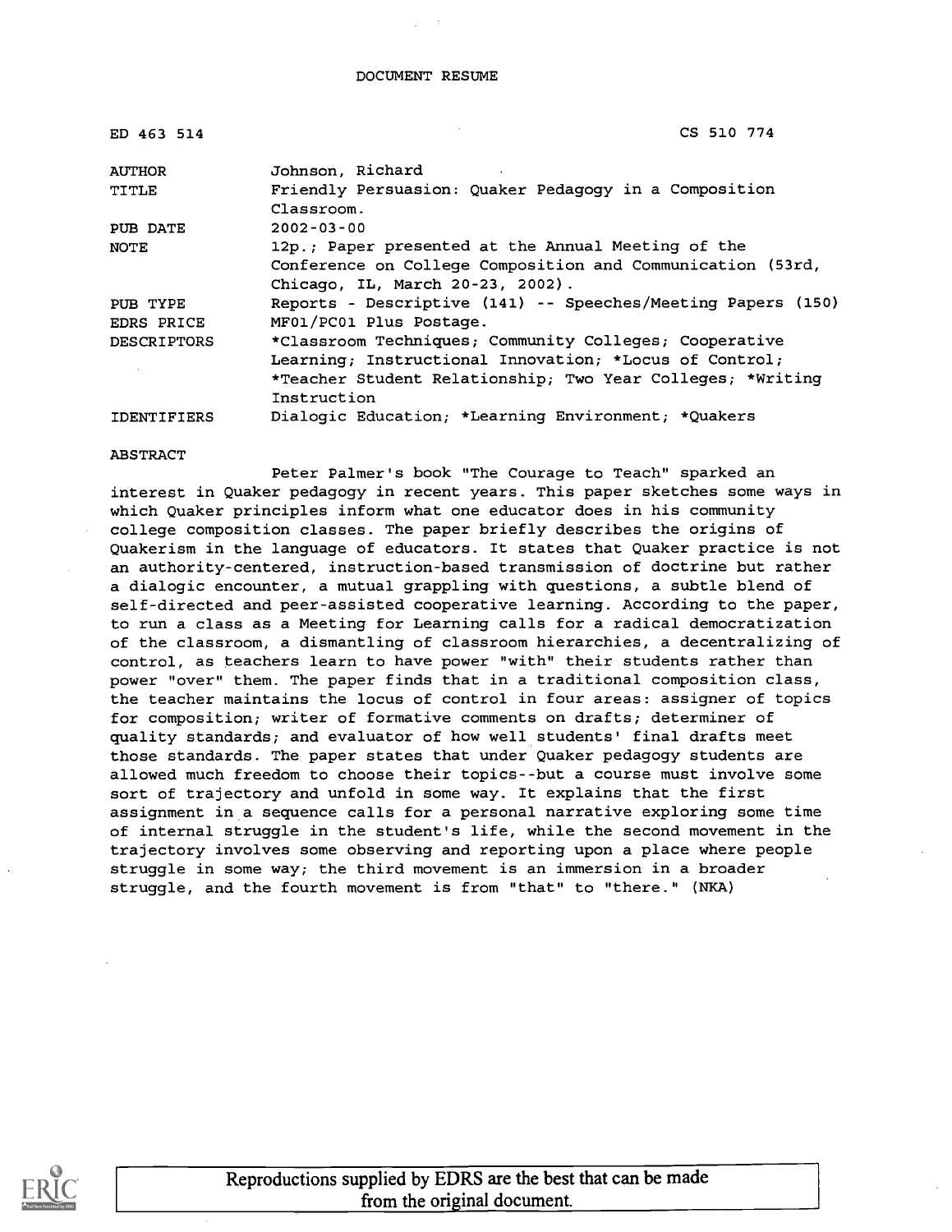Friendly Persuasion: Quaker Pedagogy in a Composition Classroom

Richard Johnson

 $\overline{2}$ 

U.S. DEPARTMENT OF EDUCATION Office of Educational Research and Improvement EDUCATIONAL RESOURCES INFORMATION

CENTER (ERIC) O This document has been reproduced as received from the person or organization originating it.

O Minor changes have been made to improve reproduction quality.

 $\bullet$ Points of view or opinions stated in this document do not necessarily represent official OERI position or policy. PERMISSION TO REPRODUCE AND DISSEMINATE THIS MATERIAL HAS BEEN GRANTED BY

 $\mathcal R$  . Johnso

Ù.

TO THE EDUCATIONAL RESOURCES INFORMATION CENTER (ERIC)

1

 $\dot{\gamma}$ LL 015 5'

# BEST COPY AVAILABLE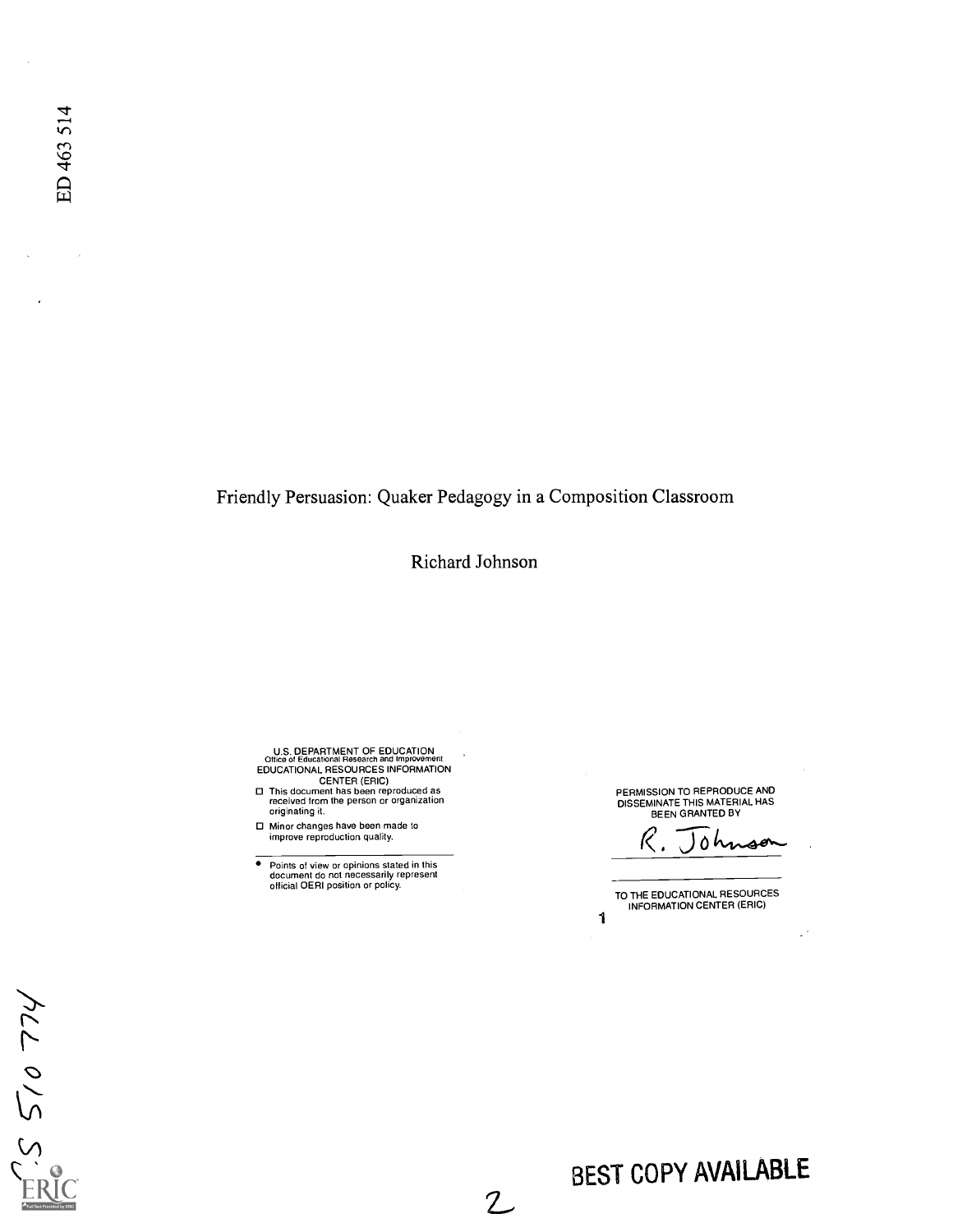#### Friendly Persuasion:

#### Quaker Pedagogy in a Composition Classroom

Richard Johnson

Assistant Professor of English Kirkwood Community College Iowa City, Iowa

#### I. Introduction

I have to confess to a bit of uncertainty about my audience here. I mean, what kind of people show up to a panel entitled "Silence and Query as Practices of Engagement"? These are Quaker code words, right? So let me see a show of hands, how many of you are connected to Quakerism in some way? Does anyone teach at a Quaker school?

Parker Palmer's book *The Courage to Teach* sparked an interest in Quaker pedagogy in recent years, and I am sitting up here now on the assumption that if you are the sort of person to attend a panel such as this, perhaps you come with a curiosity about Quaker practice. What I would like to do this morning is to sketch for you some of the ways in which Quaker principles inform what I do in my community college composition classes.

For the non-Quakers in the room--and, I suppose, for the Quakers in the room who perhaps have never quite thought about their spiritual practice in pedagogical terms--let me briefly describe the origins of Quakerism in the language of educators.

With the invention of the printing press, at the dawn of the Protestant era, people gained direct access to scripture without the need for ordained authorities to serve as intermediaries. The locus of control shifted, you might say: the old instruction-based catechism of the Church gave way to a new, self-directed study.

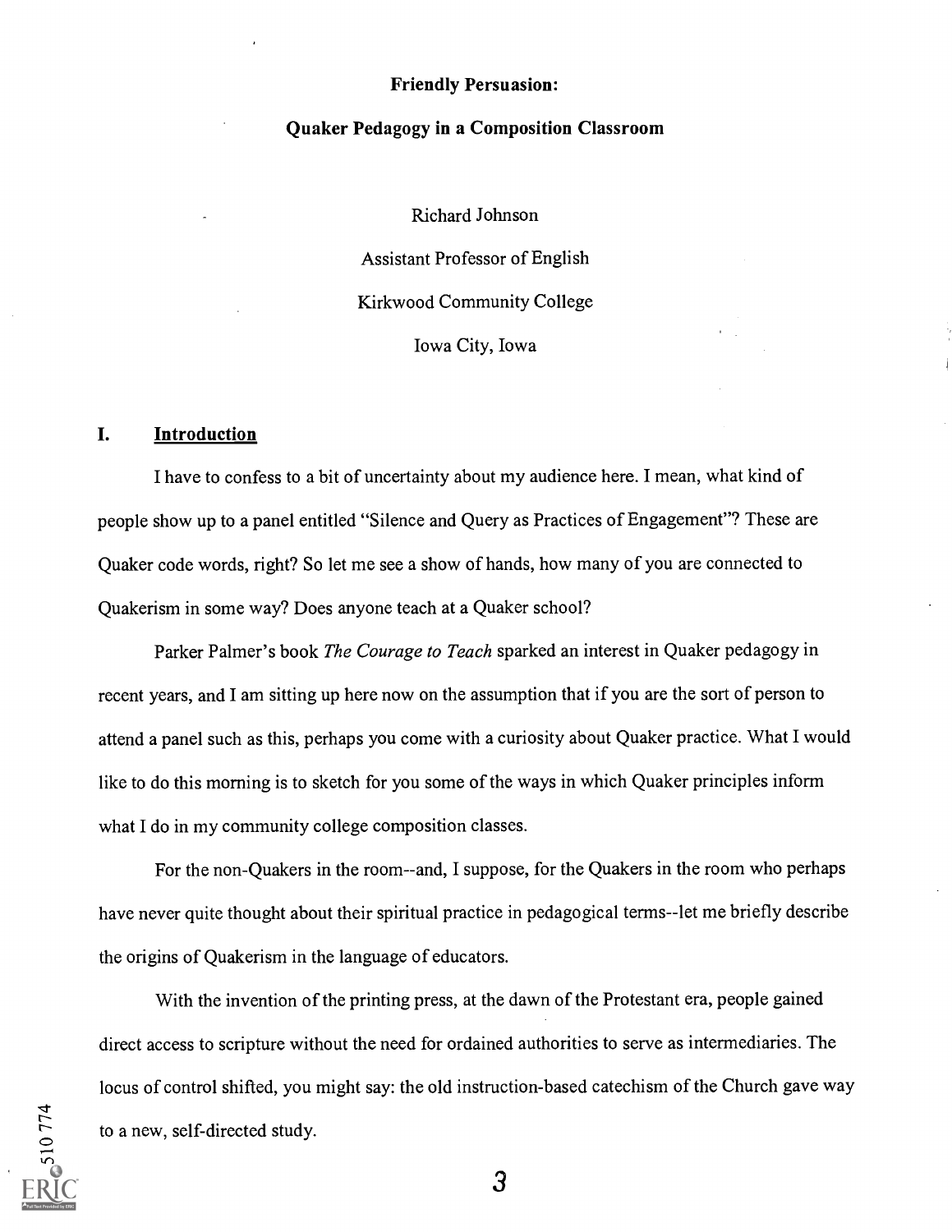A bit later, Quakerism came along to further challenge not only the need for trained clergy but even the need for received scripture. Recognizing that each seeker must look within for a source of his or her authority, Quakers dedicated themselves to a curriculum of radically independent learning--sitting in silence, without sermon, without scripture, but among fellow seekers, among friends.

Instead of indoctrinating each other with a list of catechistic answers, Quakers more clearly articulate the questions we need to ask ourselves and each other. The Greek root kata can mean off or *out; ekhein* means to sound. The catechism of Quakers, you might say, is not so much a sounding off with catechistic answers as it is a sounding out by the use of these queries.

Quaker practice is not an authority-centered, instruction-based transmission of doctrine but rather a dialogic encounter, a mutual grappling with questions, a subtle blend of self-directed and peer-assisted cooperative learning. As I hope to show this morning, my own classroom approach to the teaching of writing attempts in some ways to mirror that spiritual practice.

Some of you may be familiar with Parker Palmer's term "Meeting for Learning." In a nutshell, he is describing a way of teaching that models itself after a Quaker Business Meeting, in which the teacher serves to facilitate learning but refuses to fall into the trap of doing students' learning for them.

To run one's class as a Meeting for Learning calls for a radical democratization of the classroom, a dismantling of classroom hierarchies, a decentralizing of control, so that teachers learn to have power *with* their students rather than power *over* them.

In a traditional composition class, the teacher maintains the locus of control in these four areas:

- assigner of topics for composition,
- writer of formative comments on drafts,
- determiner of quality standards, and  $\bullet$

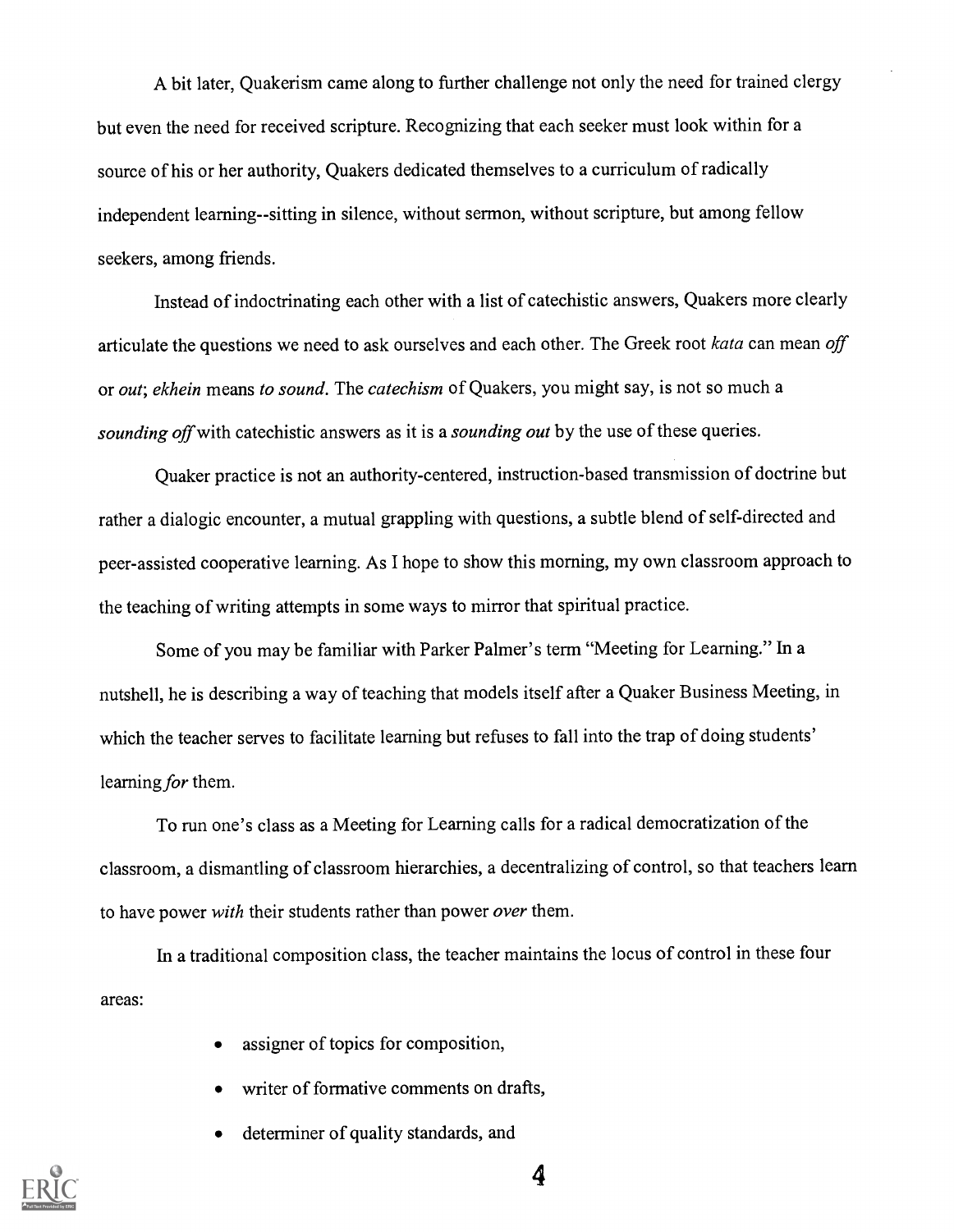evaluator of how well students' final drafts meet those standards.

In such a class as this, the students depend upon the teacher for pretty much everything. But our job, as I see it, is to help students not need us anymore. This is especially true in my case, since I am almost certainly the last English teacher my community college students will ever have. Since there are no more English teachers after me, I consider it my responsibility to wean my students from me—and that means turning over to them more and more of these loci of control. I know, full well, how easy it is to fall into the egotistical trap of fostering in students a dependency on their teacher. But the more they rely on the teacher to tell them what quality writing looks like and what difficult texts mean, the more students develop a kind of learned helplessness.

Power monopolies and hierarchies of all kinds die hard, and the instruction-based, teachercentered pedagogy is no exception. Still, some of my efforts to decentralize authority in my classroom have been pretty well in synch with reforms underway within the teaching profession, quite apart from Quakerism. In particular, the first two loci of control have been challenged, respectively, by expressivism and by the workshopping movements of recent decades.

A Quaker pedagogy parallels these two early student-centered reforms--and suggests the next direction, as well: challenging the teacher as locus of control over the evaluation of student writing.

#### II. 1st Locus of Control

In letting go of this first locus of control, I want to allow students a great deal of freedom to choose their own topics. But I don't invite them to just write about anything. We call a course a course because it involves some sort of trajectory; it must unfold in some way. Otherwise it is not a course but just a random bunch of classes and assignments.

The trajectory of my freshman comp course--like that of so many other teachers--runs around the triangle of discourse, from writing centered in the self, toward writing about some

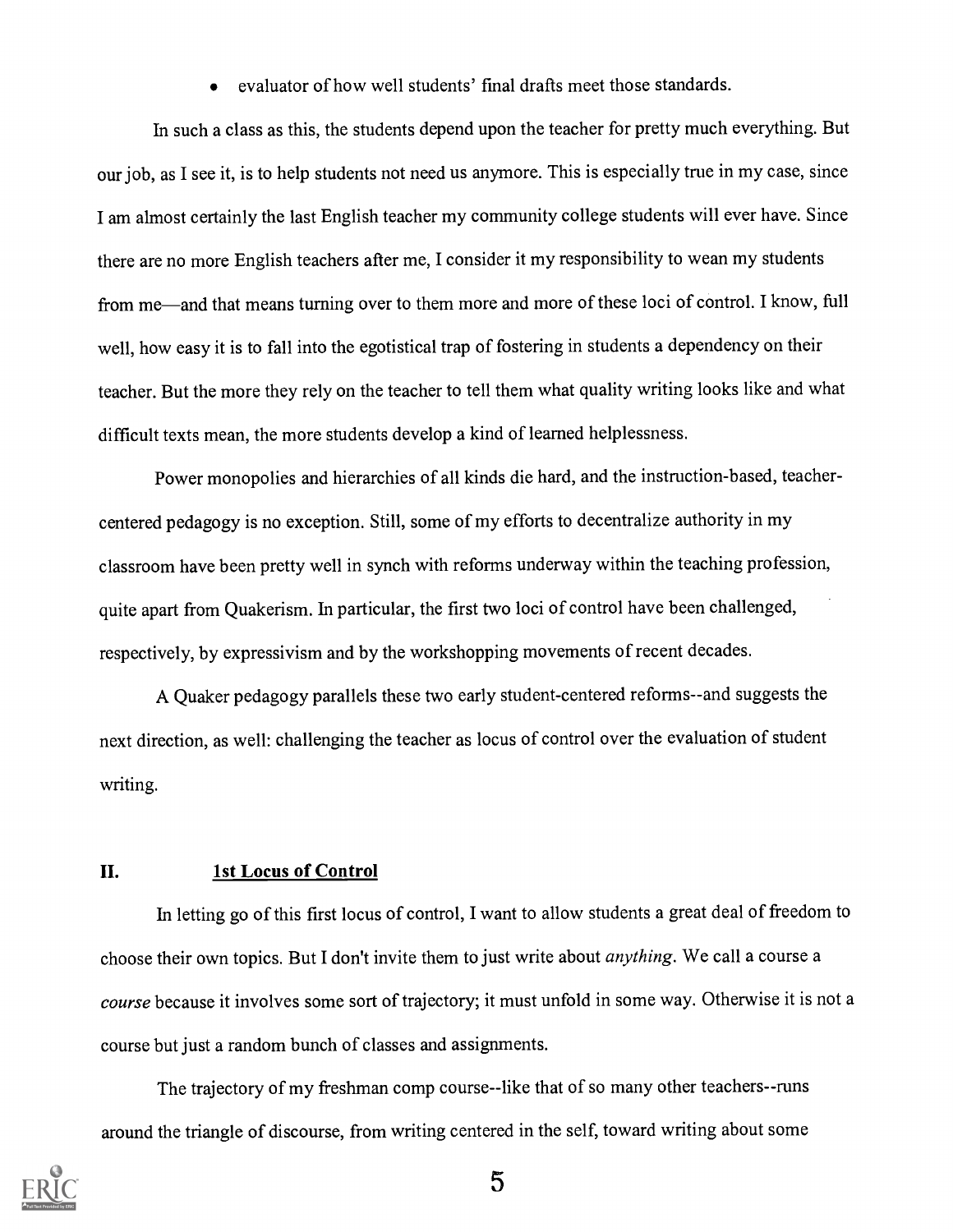subject matter, and finally toward writing pitched for an audience. So we begin by "centering down," as Quakers say, and then methodically decentering, as Piaget calls it; the assigmnent sequence provokes movement outward, from me (expressive aim) to *that* (referrential aim) to *thee* (persuasive aim).

That alone is not at all unusual, but I dovetail that sequence with another trajectory: what Quaker scholar Paul Lacey calls the growth of the moral imagination.

If it is true, as we saw in the last century, that imagination can be used in the service of great evil by reducing human beings to abstractions, surely it must also be true that imagination can be used in the service of compassion by awakening us imaginatively and empathetically to the suffering of others.

So that parallel trajectory, the hidden curriculum you might say, goes something like this: the growth of human compassion begins in remembrance of and reflection upon one's own past suffering, then moves outward through witnessing and reflecting upon the suffering of others near at hand, and then extends beyond to the broader struggles of the human condition.

#### First Movement: Remembering and Reflecting

The first assignment in the sequence calls for a personal narrative exploring some time of internal struggle in the student's own life, from which she emerged a bit wiser, changed in some obvious or subtle way, never again quite the same person.

Now, my students are certainly no more spiritually awakened than yours. Todd--you know Todd, don't you?--Todd thought it would be fun to write about the time he had a great time drinking at a party but later rolled his truck in a ditch.

Overjoyed as I was to read yet another "I got drunk and wrecked my truck" essay, I encouraged Todd not just to look backward but *inward*. I tell my students I want to see not just a true story but a Truth story, a story that tells some Truth.

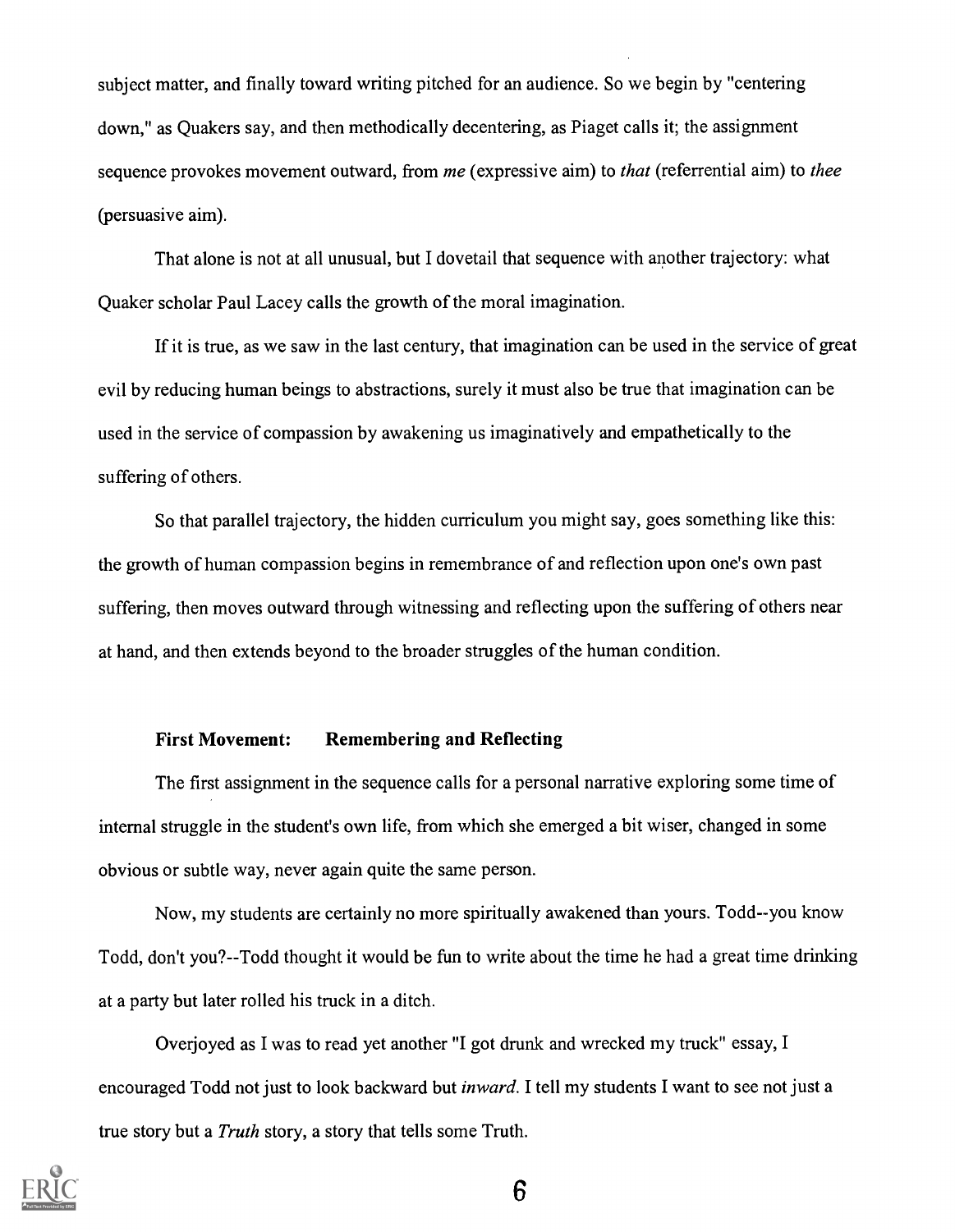Todd's first bravado draft about wrecking his truck evolved into an honest personal confrontation with the true cost of alcohol abuse in his life.

There is an old Quaker tradition of using writing to sort the shards of experience, to introspect, to bring to bear upon remembered experience the transforming power of self-reflection. Quakers have been avid journal-keepers.

And beyond the value of writing these reflections, reading each other's stories helps us to pull off the bonds of egocentricity. We discover through the recorded thoughts of another person that the emotionally complex interior life we carry within us exists as well in other people--even in people seemingly quite unlike us. Even in Todd. This discovery is a small step out of our isolation and a giant leap toward our humanity.

If a classroom full of strangers must somehow transform itself into an intentional learning community, then telling our stories is an excellent place to begin

### Second Movement: Observing and Reporting

The 2nd movement in the trajectory of the course involves observing and reporting upon a place where people struggle in some way--perhaps with an outer oppression (an injustice) or perhaps with an internal bondage (an affliction).

Todd had to attend a DUI class after his wreck. The other people attending that class thought, just as Todd himself initially thought, that they were being subjected to an injustice: they didn't need such a class, they thought, the law was picking on them.

After spending an entire weekend with these people, though, Todd began to see their affliction more clearly--and began to see in *their* struggles echoes of his own. This is the moral imagination beginning to awaken.

#### Third Movement: Investigating and Explaining

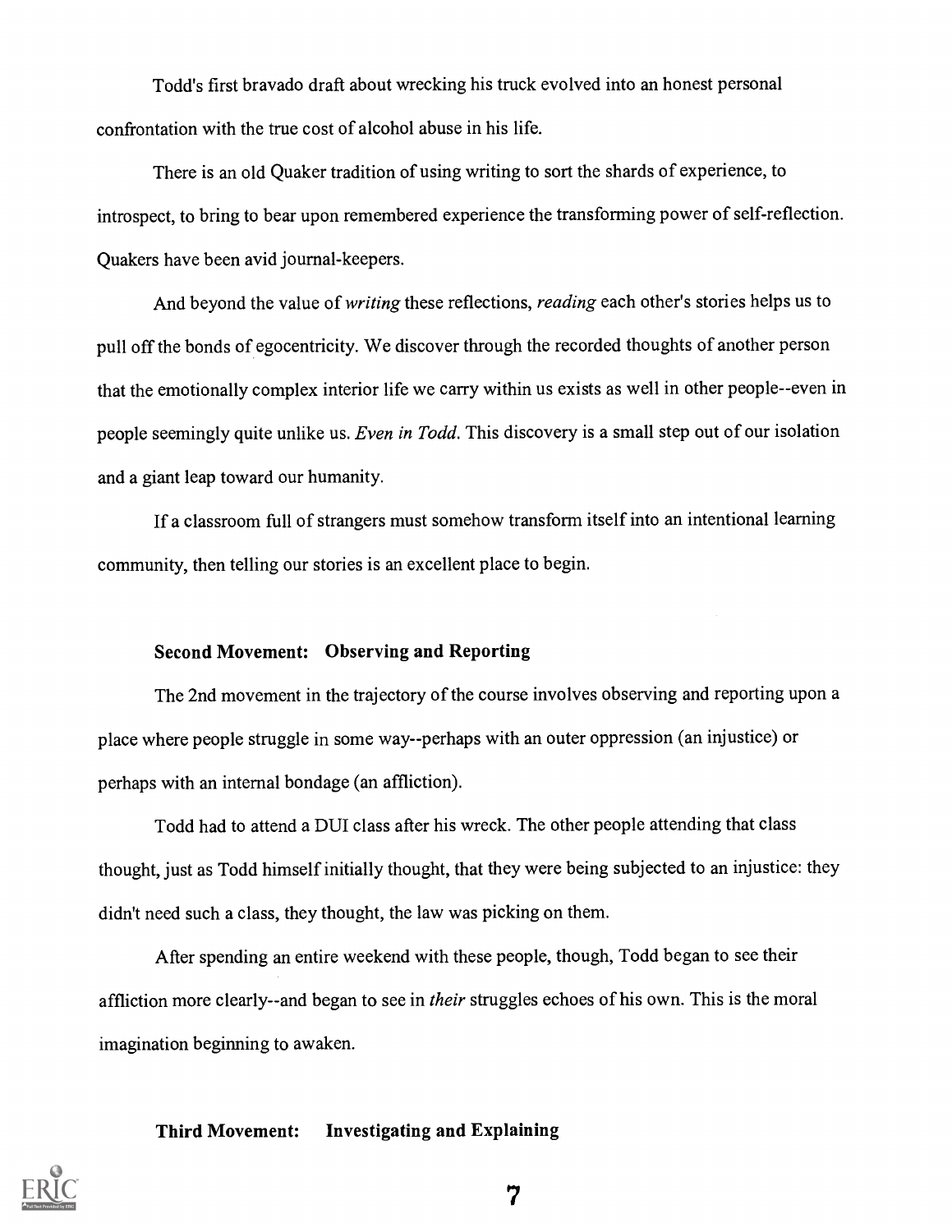The 3rd movement in the trajectory is an immersion in a broader struggle. Todd decided to stay with his earlier theme; he researched drinking among underage college students, both nationally and locally. He gathered statistics and expert testimony from published sources, and he conducted interviews with students, bar owners, and police.

This third assignment, it should be said, is not an opinion paper. It is a fact-finding mission. The student merely investigates a struggle and presents the various views on it.

The task is to hold in one's mind what others have said, neither championing it nor rebutting it, no matter how tempting it may be to give short shrift to views we do not share. The task calls for a kind of Quakerly generous listening; Peter Elbow has written about this and calls it "the believing game." In addition to listening generously to views they do not share, students must also play the doubting game with views too easily in sympathy with their own. The goal is to reach what Quakers call *discernment*--the point of genuinely understanding the various sides of the struggle.

Even more than the previous assignment, this one continues the trajectory from me to that.

#### Fourth Movement: Proposing and Advocating

The 4th movement is from *that* to *thee*.

In Quaker fashion, then, the assignment sequence begins in inward reflection, then moves toward discernment, and then toward outward action.

At this point, students are invited to join the public conversation, unbridled by my earlier insistence that their writing merely report neutrally. For this assignment, students must pitch their writing to a specific audience--a thee.

Todd--as much to his own surprise as to that of his workshop group--Todd wrote a letter to the city council, urging them to make all bars 21-only!

### III. 2nd Locus of Control

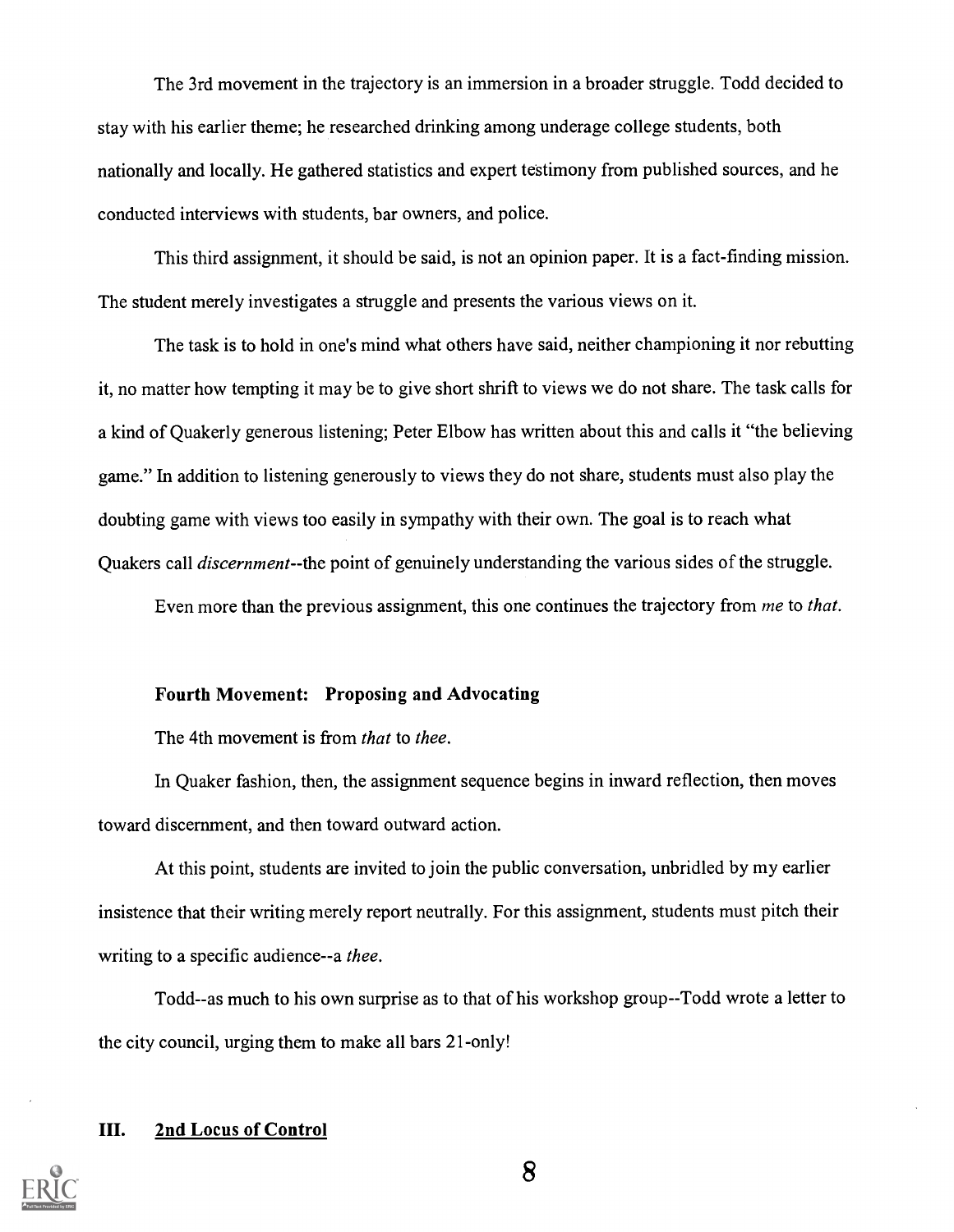That long digression about my assignment sequence was to show how I decentralize that first locus of control. Let me move on, now, to talk a bit about the other loci.

The blend of self-directed and peer-assisted learning at the core of Quaker pedagogy finds a comfortable home in the writers' workshops of many composition classrooms.

Central to both Quakerism and the workshopping movement is a critical shift in the notion of authority. In a comp class without workshopping, the teacher is the recognized authority. Workshops, by contrast, respect students as birthright authors--still wet behind the ears, certainly, but able to offer each other sound advice nonetheless, and with the developing sense to take or leave that advice as they choose.

In my own classes, I try to model the workshops after the Quaker tradition of a Clearness Committee.

Among Quakers, there is a custom of convening a group of trusted friends to help one sort through a difficult personal decision. This is not a group to give advice; the Clearness Committee listens carefully and asks careful questions to help their friend make her own choice.

As is true with a Clearness Committee, the members of a writers' workshop group must conscientiously uphold the writer's own authority in matters of improving her draft. The temptation may be strong to leap in and tell her where she has gone wrong and what she ought to do instead.

Teachers are no less susceptible to this temptation than workshop peers. I spend many hours per week conferencing with students about their writing, and it has been a difficult lesson for me to accept the fact that I can be a better writing teacher once I stop showing off to students how / could have written their paper better.

If a teacher--or a workshop peer--says to the student writer, "Do this, fix this, say this," the writer is soon dispossessed of her authority--indeed, her very *authorship*. She surrenders her sense of ownership. She receives direct instruction but at the high cost of disempowerment, so that this one specific piece of *writing* may be improved, but not this one specific *writer*.

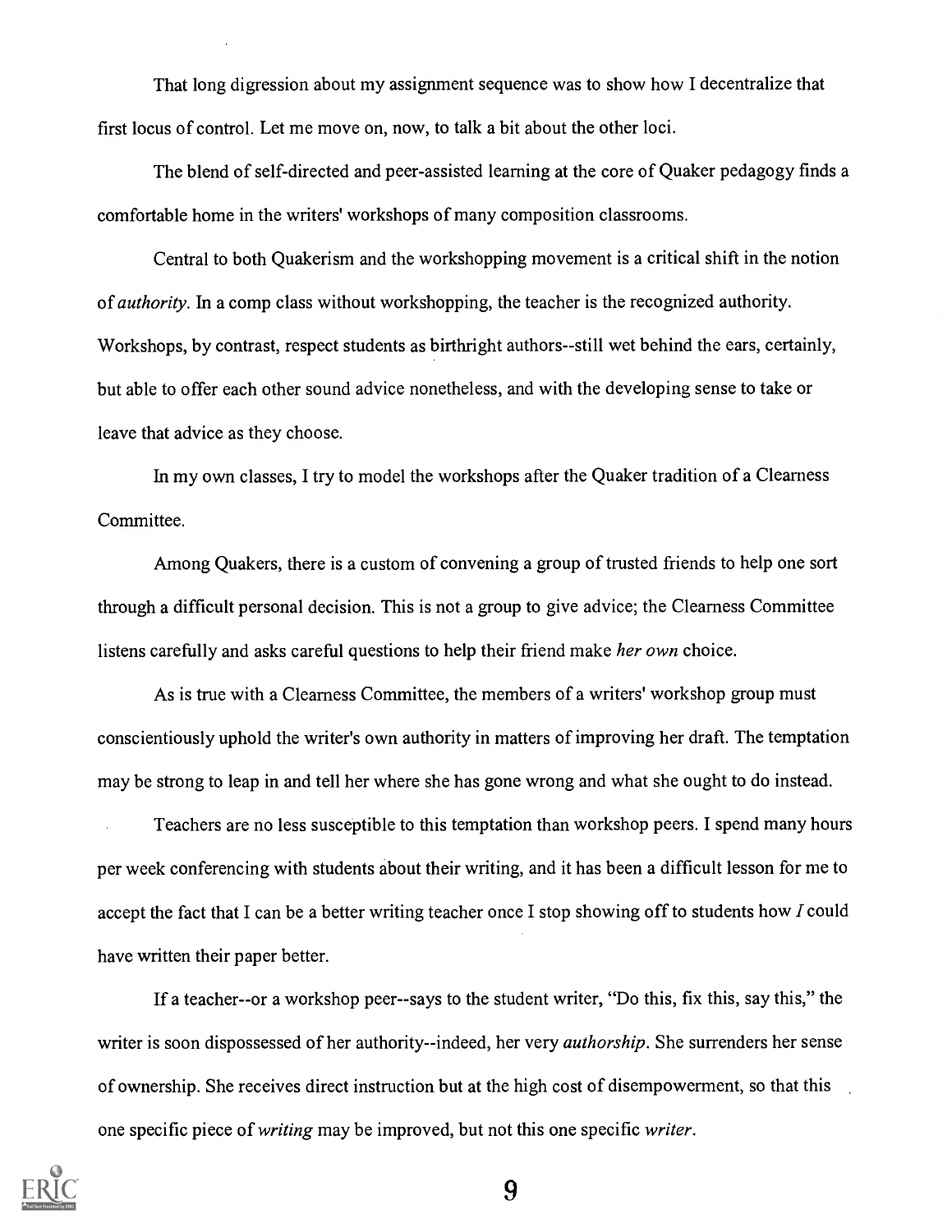A sign of a healthy workshop, as for a healthy Clearness Committee, is a lot more questions being asked than solutions being offered. In preparation for such workshopping, my students and I brainstorm together, in advance of the workshop day, what Quakers call "queries" to guide their workshop discussions. From our analyses of published models, we try to identify what works; and from that we phrase queries for ourselves.

So, for example, from studying published proposals, Todd's classmates discovered that the more successful ones tended to, say, address their opponents' likely objections. So they composed a query like, "How do our proposals address our opponents' likely objections?"

Because we have composed these queries ourselves, they do not strike students as merely "canned" questions, such as one might find in a composition workbook. Instead, they are *our* questions, and we can use them to focus our workshop discussions.

The workshoppers must constantly bear in mind that it is not their job to fix the draft for this writer, nor to tell the writer whether they think it is any good. Workshoppers must learn to refrain from sounding off about the draft in front of them and, instead, use the queries to sound out the author in front of them.

#### IV. 3rd and 4th Loci of Control

The teaching of writing has come a long way, in the past several decades, towards a more student-centered classroom. The expressivist movement challenged the first locus of control by encouraging student-generated topics for writing. The writing process and the collaborative learning movements, together, challenged the second locus of control as they spread the gospel of workshopping. Within a single generation, two of the four loci of control shifted from the teacher to the students.

But few teachers of composition have yet to take the next step: empowering students with control over evaluation. We have stalled, in a sense, at the point of "Protestant Reformation,"

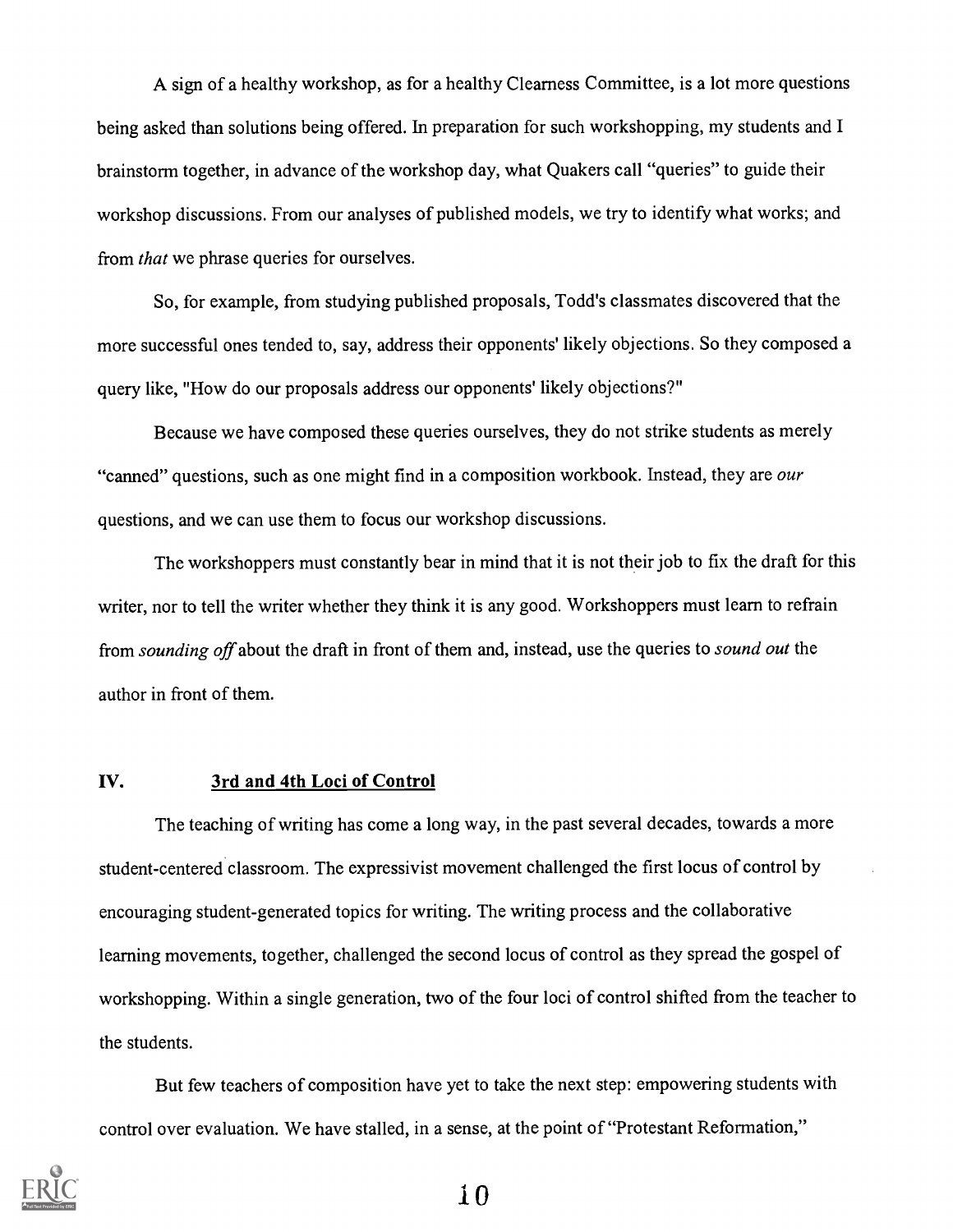reluctant to lay down our role as ordained clergy in the classroom, and more than a little desperate about preaching from our pulpits the scripture of state-approved standards.

But just as many schools and colleges are moving toward peer review of faculty instead of annual evaluation by the principal or dean, so too is peer review of students the next frontier toward a more student-centered curriculum.

To justify our resistance to such a drastic change, we will haul out all the same excuses we formerly used to defend against the two previous shifts: "students are not sufficiently trained to do the task properly," "it is the blind leading the blind," "it will inevitably lead toward mediocrity." But just as we have found that students *should* learn how to discover their own topics, and *should* learn how to help each other improve their drafts, so too will we find that students should be learning to evaluate each other's writing.

What I am proposing is not just a classroom strategy to ease the nasty job of grading a stack of papers every night and two stacks on weekends (though it offers that benefit as well). I see it as a radically democratic shift.

It requires a kind of Quakerly trust that students already have burning within them a flame of Truth and Beauty--however dim or obscured that flame may at first appear--and that they can, under our care and guidance as what Quakers call "elders," put their considerable insights to good use as they work toward a collective understanding of what quality writing looks like.

This is not to say that a teacher has no role at all in pointing the way toward quality; he patently does. But shining a lantern to point the way does not have to mean dictating the terms or, indeed, doing the work of students' learning for them.

With a little practice, a group of students can become quite adept at recognizing quality writing when they see it, just as we all had to do when we first became English teachers and faced our first mountains of papers to grade.

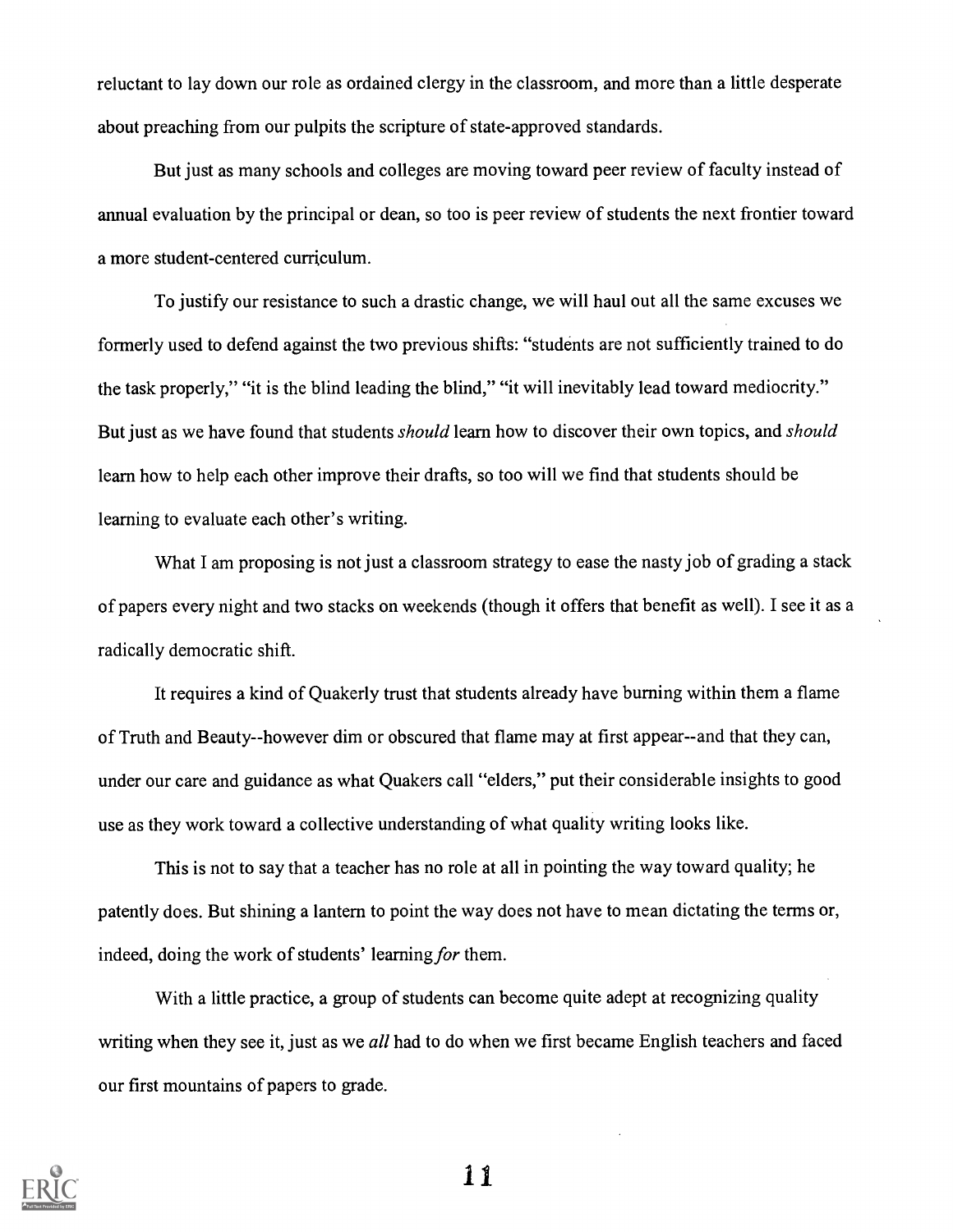In my own classes, during peer review sessions, I make use of one of the signature customs of a Quaker Business Meeting: the practice of seeking non-coercive consensus within a group. I teach my students about the consensus process, and we apply it as we attempt to make a collective judgment about the quality of a stack of student papers from another section of the same course.

The best-kept secret in academia is that most of us learn best by getting a chance to teach others. Why not tap that power? Why not--to borrow Quaker language--awaken students' own "inward teacher"? Why not let every student have a chance to sit at the big desk? Just as the Quakers have long asserted that everyone, regardless of station, should have the opportunity to minister, so too should every student have the opportunity to teach--to offer advice to other student writers, to judge their efforts, to discovery experientially what quality looks like.

#### V. Conclusion

The next step toward a more fully student-centered composition classroom awaits us. But it involves seeing our role as *professor* in a whole new way. It requires a great transformative leap from seeing ourselves as hired to teach writing--to seeing oursevles as hired to help students learn to write. The difference is not merely semantic; it is the difference between enabling students' learned-helplessness and helping them to learn. It is the difference between holding forth as the authority and sending forth a new generation of authors.